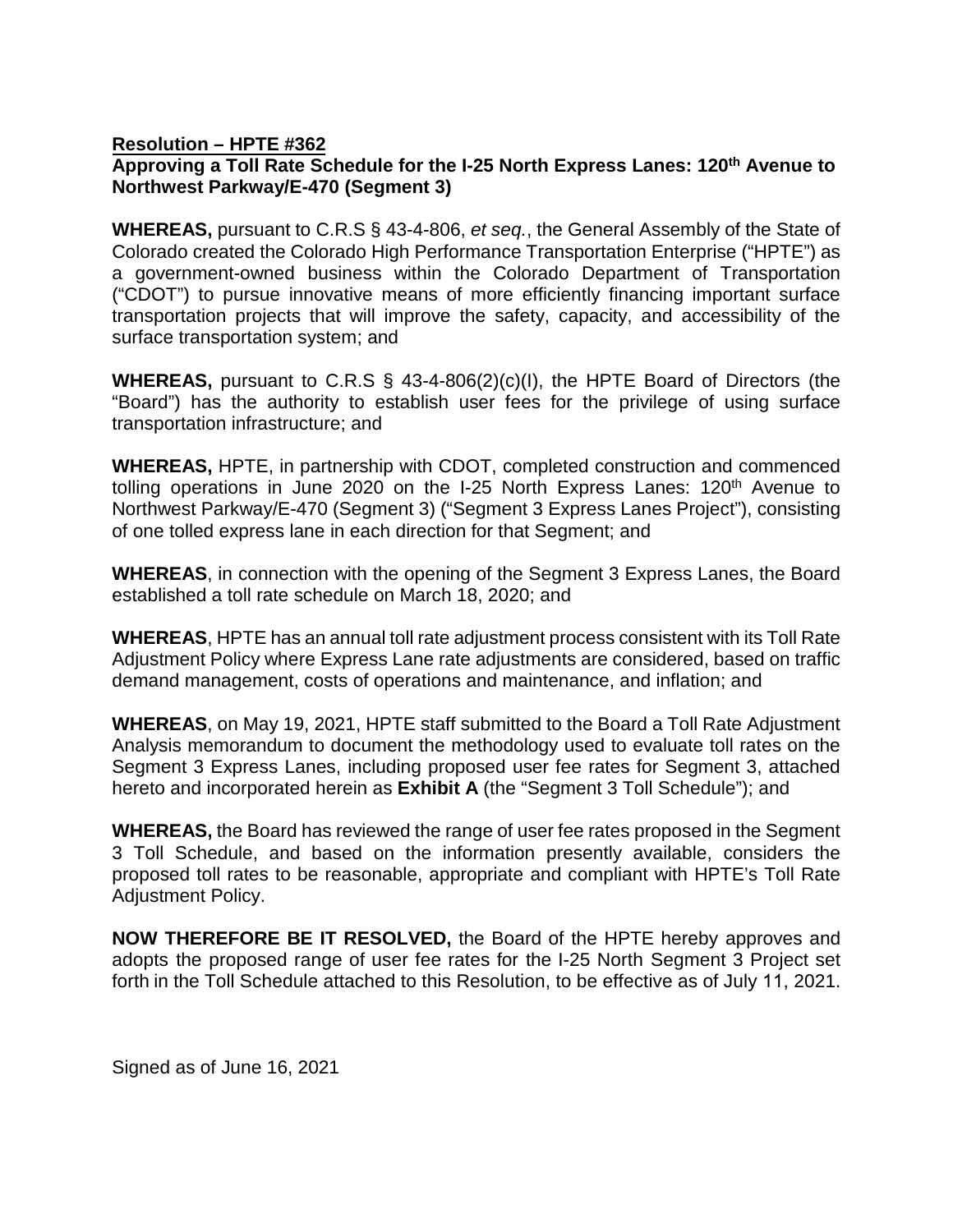Simon Logan Secretary, HPTE Board of Directors

\_\_\_\_\_\_\_\_\_\_\_\_\_\_\_\_\_\_\_\_\_\_\_\_\_\_\_\_